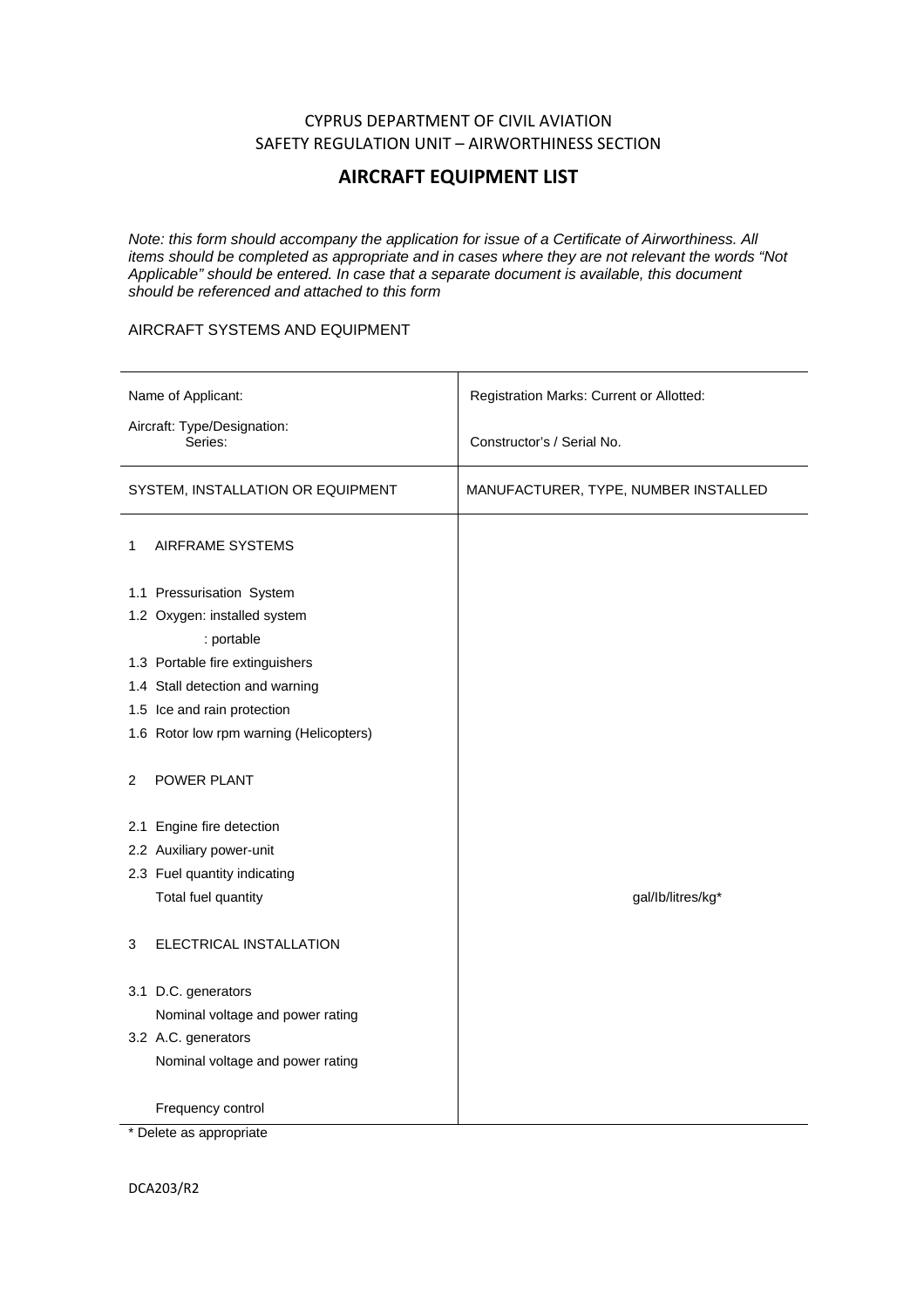| SYSTEM, INSTALLATION OR EQUIPMENT                                                                                                 | MANUFACTURER, TYPE, NUMBER INSTALLED |
|-----------------------------------------------------------------------------------------------------------------------------------|--------------------------------------|
| ELECTRICAL INSTALLATION (continued)<br>3                                                                                          |                                      |
| 3.3. Generator drive<br>Engine/Transmission/Gearbox/other*                                                                        |                                      |
| 3.4. Batteries<br>Ni - cad or Lead/Acid*<br>Number/Nominal voltage/capacity<br><b>Emergency lighting</b><br>Anti-collision lights |                                      |
| <b>AVIONIC SYSTEMS</b><br>4.                                                                                                      |                                      |
| 4.1 Automatic - pilot:<br>Radio Coupled/Non-Radio Coupled *<br>Auto-stabiliser                                                    |                                      |
| 4.2 Flight Director                                                                                                               |                                      |
| 4.3 Inertial Navigation/Area Navigation*<br>Coupled to A/P or Flight Director*                                                    |                                      |
| 4.4 Compasses: D.R. Type<br>: Remote Type                                                                                         |                                      |
| 4.5 Radio Installation                                                                                                            |                                      |
| 4.6 Cockpit Voice Recorder                                                                                                        |                                      |
| 4.7 Flight Data Recording System                                                                                                  |                                      |
| 4.8 Ground Proximity warning System                                                                                               |                                      |
| 4.9 Details of deviations from approved<br>aerial locations                                                                       |                                      |
| * Delete as appropriate                                                                                                           |                                      |

DCA203/R2